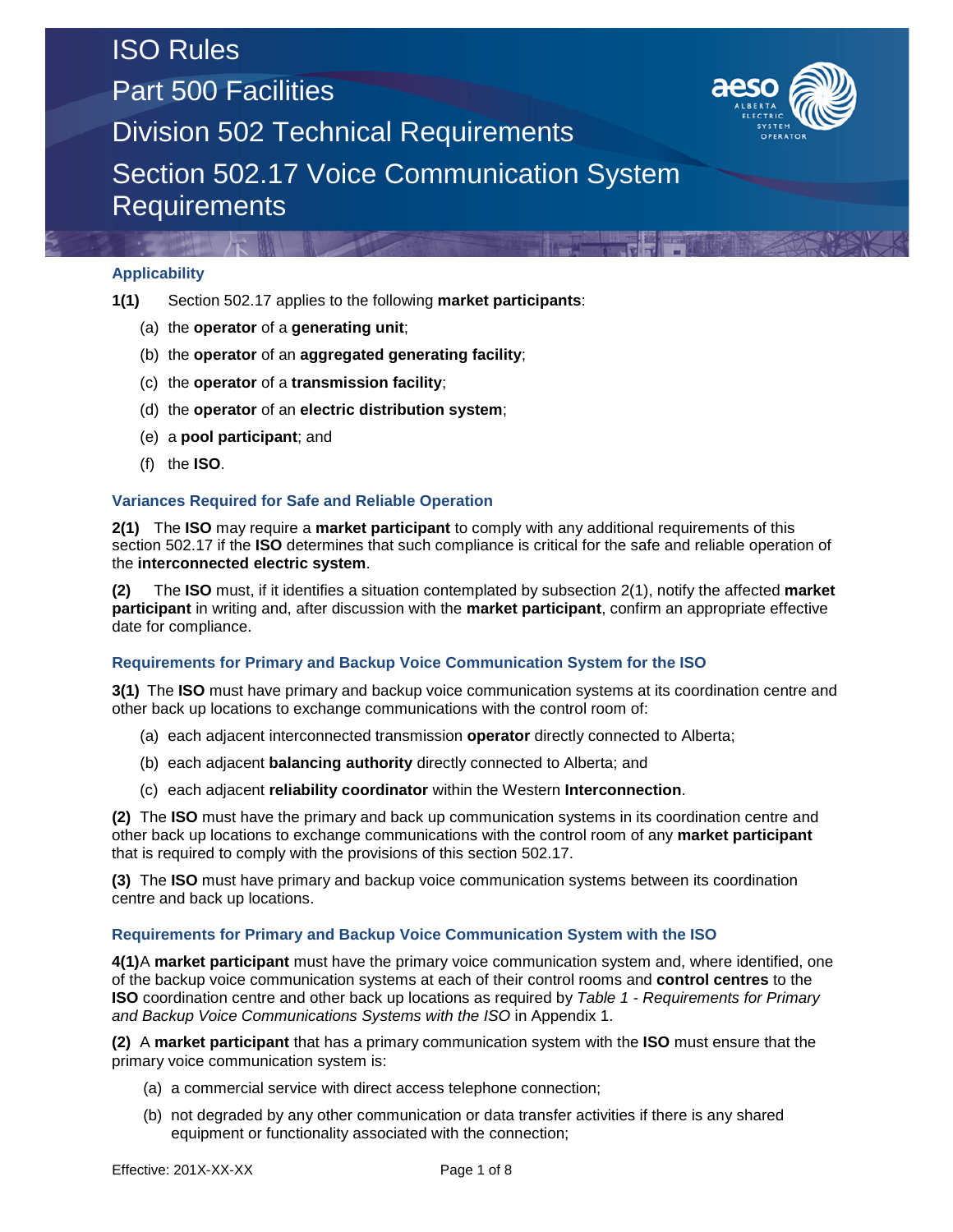### ISO Rules

**Requirements** 

Part 500 Facilities



Division 502 Technical Requirements Section 502.17 Voice Communication System

(c) automatically forwarded to another number if the primary number is busy; and

(d) prohibited from using voicemail.

**(3)** Each **market participant** listed in *Table 1 - Requirements for Primary and Backup Voice Communications Systems* in Appendix 1 must ensure that its backup voice communication system with the **ISO** is an independent system with no common single point of failure with the primary voice communication system.

**(4)** A **market participant** may, notwithstanding any other provision of this section 502.17, use the same voice communication system for its primary and backup communication systems with the **ISO** if no other backup option is feasible and the **ISO** agrees in writing.

**(5)** A **market participant** must, where its backup voice communication system is a satellite network telephone, use the same satellite network system the **ISO** uses.

**(6)** A **market participant** must, where its backup voice communication system is a utility orderwire system, use telecommunication infrastructure the **market participant** and **legal owners** of **transmission facilities** each operate, and not depend on the commercial telecommunciations system.

(7) An operator of a wind or solar **aggregated generating facility** without a control room located near the facility and that can be disconnected by operator of the directly connected transmission facility or electric distribution system, notwithstanding any other provision of this section 502.17, are not required to have voice communication systems to their **aggregated generating facility**.

(8) A **market participant** whose control centre is outside of Alberta may, notwithstanding any other provision of this section 502.17, receive a variance for its backup communication system with the ISO and the ISO agrees in writing.

#### **Requirements for Primary and Backup Voice Communication Systems between Market Participants**

**5(1)** A **market participant** must have the primary voice communication system and, where identified, one of the backup voice communication systems from their control rooms and **control centres** to the other **market participants** as required by *Table 2 - Requirements for Primary and Backup Voice Communications Systems between Market Participants* of Appendix 2.

**(2)** Each **market participant** listed in *Table 2 - Requirements for Primary and Backup Voice Communications Systems between Market Participants* in Appendix 2 must ensure that its backup voice communication system with any other **market participant** is an independent system with no common single point of failure with the primary voice communication system, and:

- (a) where the backup voice communication system is a satellite network telephone, it must use the same satellite network system between **market participants**; and
- (b) where the backup voice communication system is a utility orderwire system, it must use telecommunication infrastructure the **market participant** and the **legal owners** of the **transmission facility** operate, and not depend on the commercial telecommunciations system.

**(3)** A **market participant** may, notwithstanding any other provision of this section 502.17, use the same voice communication system for its primary and backup communication systems with other **market participants** if no other backup option is feasible and the **ISO** agrees in writing.

**(4)** Each **operator** of a **transmission facility** that is required to have the primary communication system and one of the backup communication systems identified in *Table 2 - Requirements for Primary and Backup Voice Communications Systems between Market Participants* in Appendix 2, must have such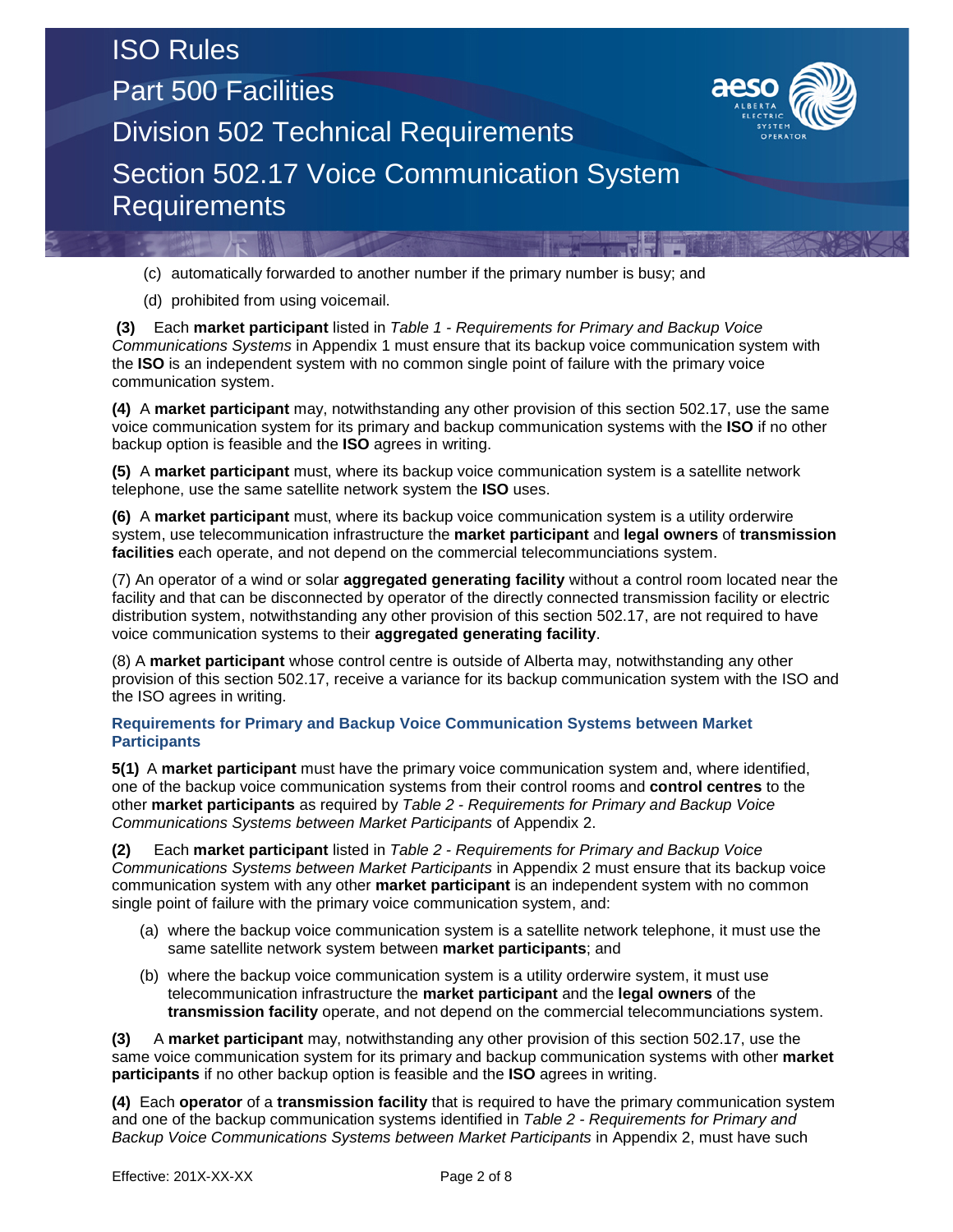## ISO Rules Part 500 Facilities Division 502 Technical Requirements Section 502.17 Voice Communication System **Requirements**



communications with each of the following entities:

- (a) the **operator** of an **electric distribution system** with which it is directly connected to;
- (b) the **operator** of a **generating unit** and the **operator** of an **aggregated generating facility** with which it is directly connected;
- (c) each adjacent **operator** of a **transmission facility**; and
- (d) each adjacent **interconnected transmission operator** that is directly connected to Alberta.

**(5)** An **operator** of an **electric distribution system** must have the primary voice communication system and one of the backup communication systems required by *Table 2 - Requirements for Primary and Backup Voice Communications Systems between Market Participants* in Appendix 2 with a directly connected **operator** of a **transmission facility**.

**(6)** An **operator** of a **generator unit** or an **operator** of an **aggregated generating facilty** must have the primary voice communication system and one of the backup communication systems required by *Table 2 - Requirements for Primary and Backup Voice Communications Systems between Market Participants* in Appendix 2 with a directly connected **operator** of a **transmission facility** or **operator** of an **electric distribution system**.

(7) An operator of a wind or solar **aggregated generating facility** without a control room located near the facility and can be disconnected by the directly connected transmission facility or electric distribution system, notwithstanding any other provision of this section 502.17, are not required to have voice communication systems to their facility.

(8) A **market participant** whose control centre is outside of Alberta may, notwithstanding any other provision of this section 502.17, receive a variance for its backup communication system with the ISO and the ISO agrees in writing. **Requirements for Internal Communication Capabilities** 

**6(1)** Each of the **operator** of a **transmission facility** and **operator** of an **electric distribution system** must have field voice communication systems between their **control centres** and their field personnel which remain operational for a minimum of 8 hours in the event of an extended power outage affecting its facilities.

**(2)** A **market participant** that has multiple control rooms or control centres that control the same facility, must ensure that voice communication systems exist between these control rooms or control centres.

#### **Maintenance and Restoration of Primary and Backup Voice Communication Systems**

**7(1)** A **market participant** required to have primary and backup voice communication systems must ensure that all of its primary and backup voice communication systems are maintained in accordance with **good electric industry practice**.

**(2)** Each **operator** of a **generating unit** and **operator** of an **aggregated generating facility** required to have primary and backup voice communication systems must ensure that its primary and backup voice communication systems meet the restoration requirements in the following table based on their **maximum authorized real power**.

| Maximum Authorized Real Power | Mean Time To Repair |  |  |  |
|-------------------------------|---------------------|--|--|--|
| $50$ MW                       | 48 hours            |  |  |  |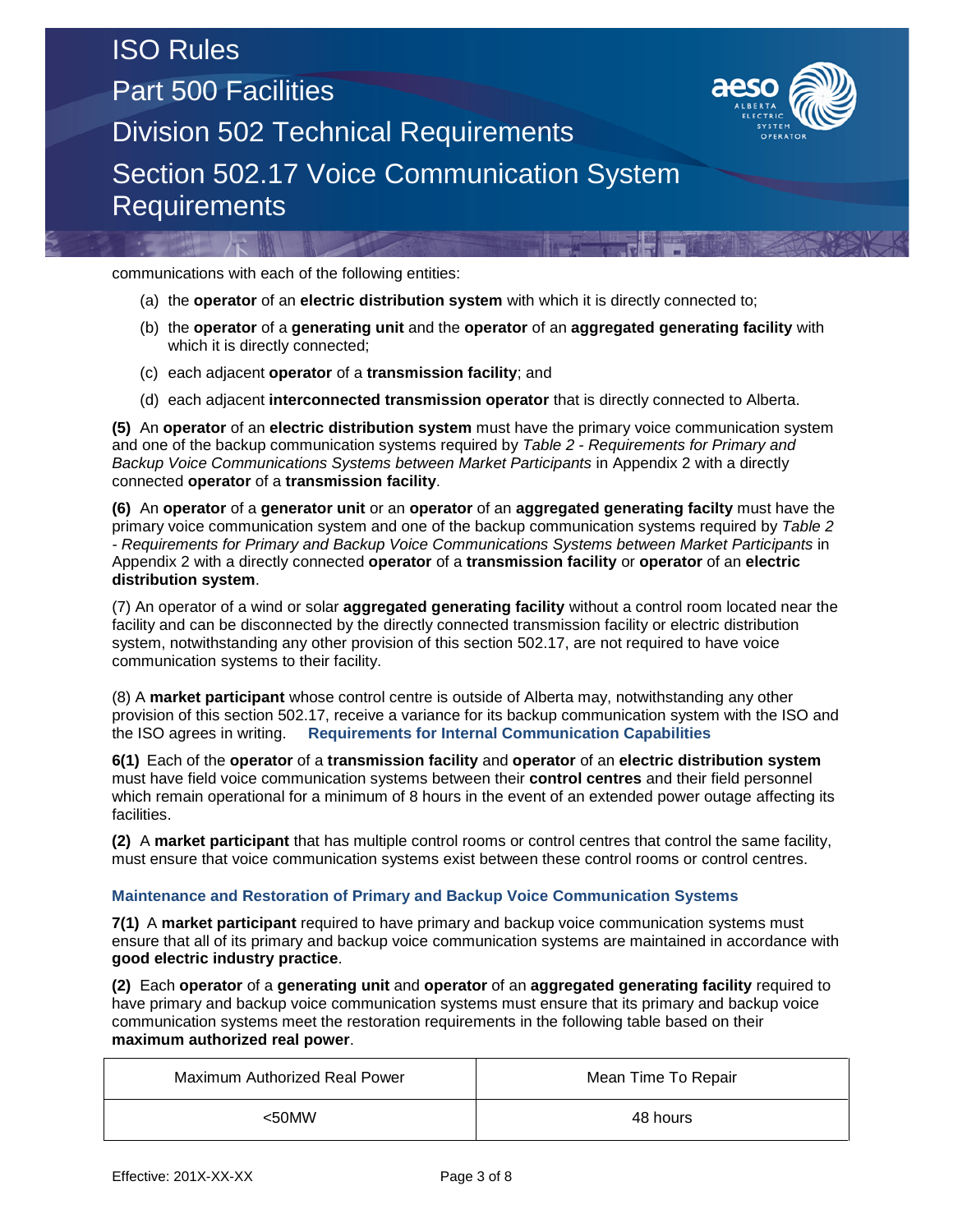Part 500 Facilities



Division 502 Technical Requirements

### Section 502.17 Voice Communication System **Requirements**

| >=50MW and <300MW | 24 hours |
|-------------------|----------|
| $>=300$ MW        | 4 hours  |

**(3)** Each control centre of an **operator** of a **transmission facility** and **operator** of an **electric distribution system** required to have both primary and backup voice communication systems must ensure that each of its primary and backup voice communication systems have a restoration mean time to repair of 4 hours or less.

(4) Regardless of 7(2) and 7(3) longer mean time to repair shall be permitted in extenuating circustances, with agreement with the ISO for restoration timelines and plan.

#### **Extended Power Outage**

**8(1)** Each **market participant** required to have a backup communication system that is an:

- (a) **operator** of a **generating unit**;
- (b) **operator** of an **aggregated generating facility** greater than or equal to 50 MW;
- (c) **operator** of a **transmission facility** excluding those who only operate a radial **transmission facility**, or
- (d) **operator** of an **electric distribution system** who contributes load additions for **black start capability** process requirement

must ensure that its backup voice communication equipment located within its facilities remains operational for a minimum of 8 hours in the event of an extended power outage to its facilities.

**(2)** Each **operator** of a **transmission facility** and **operator** of an **electric distribution system** with a centralized **control centre** must ensure that its backup voice communication equipment remains operational for a minimum of 48 hours in the event of an extended power outage to its facilities.

#### **Loss of Primary Voice Communication Systems**

**9(1)** The **ISO** must notify the entities that it is required to have backup communications with, within 60 minutes of the detection of a failure of its primary voice communication system that last 30 minutes or longer.

**(2)** A **market participant** that is required to have backup communication systems must notify the **ISO** and the entities with whom it has backup communication systems, within 60 minutes of the detection of a failure of its primary voice communication system that lasts 30 minutes or longer.

**(3)** A **market participant** that does not have backup communication systems must initiate or coordinate action to determine a mutually agreeable action for the restoration of its voice communication systems capability with:

- (a) the **ISO**; and
- (b) each **operator** of a **transmission facility** to which it is directly connected to that may be affected by a failure.

#### **Loss of Back Up Communication Systems**

**10** Each of the **ISO** and a **market participant** must, if any of their required backup communication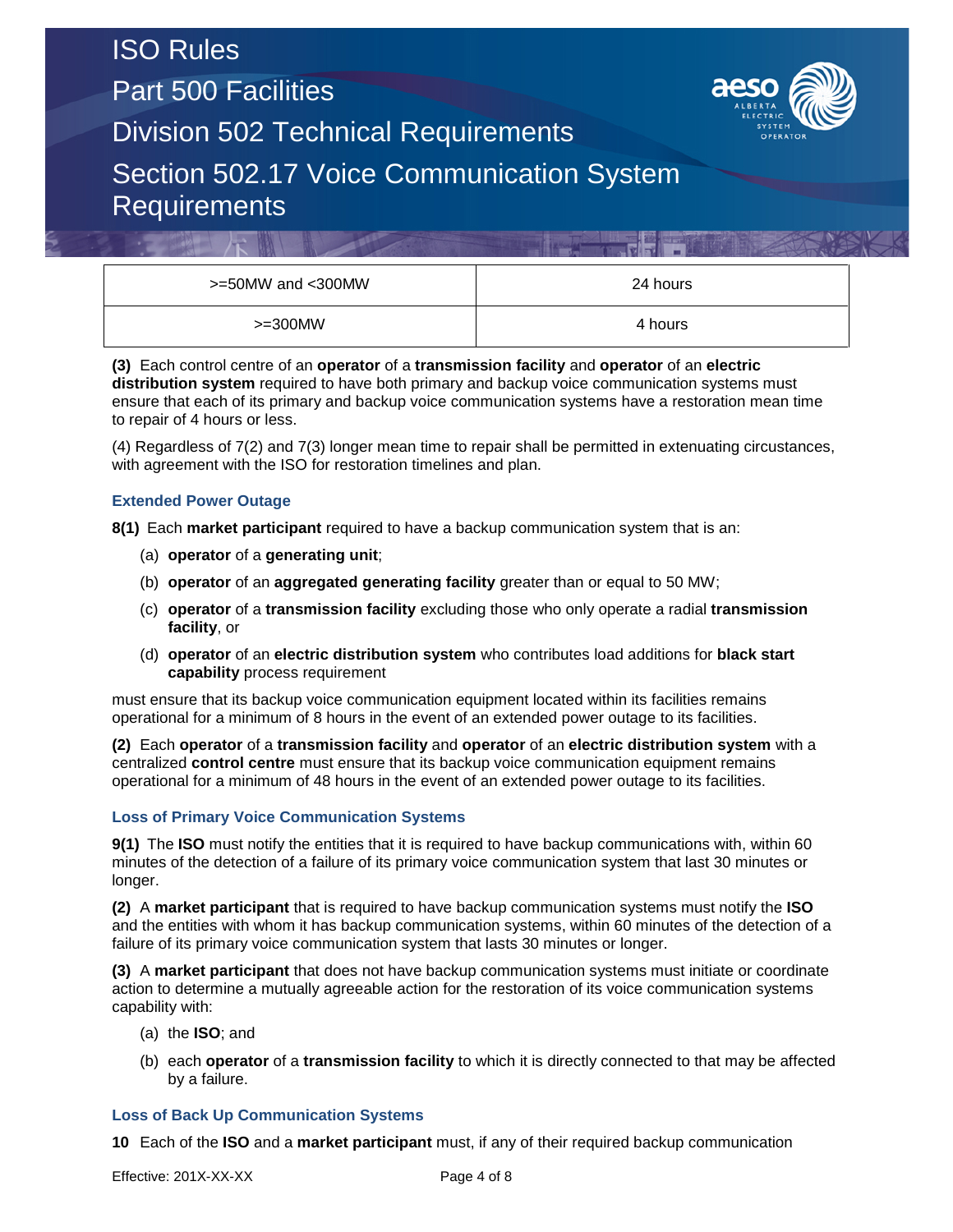## ISO Rules Part 500 Facilities Division 502 Technical Requirements Section 502.17 Voice Communication System **Requirements**



systems experience a material disruption or complete failure outside a test period, initiate or coordinate action to repair, or designate a replacement backup communication system within 2 hours after becoming aware of the disruption or loss of the back up communication system.

#### **Testing of Back Up Communication Systems**

**11(1)** Each of the **ISO** and a **market participant** with a backup voice communication system must test its backup voice communication systems at least once each **month** to verify successful two-way voice communication.

**(2)** Each of the **ISO** and a **market participant** must, if the monthly test conducted pursuant to subsection 11(1) is unsuccessful, initiate or coordinate action to repair, or designate a replacement back up communication system within 2 hours of the unsuccessful test.

#### **Appendices**

Appendix 1 – *Table 1 - Requirements for Primary and Backup Voice Communications Systems with the ISO*

Appendix 2 - *Table 2 - Requirements for Primary and Backup Voice Communications Systems between Market Participants*

#### **Revision History**

|--|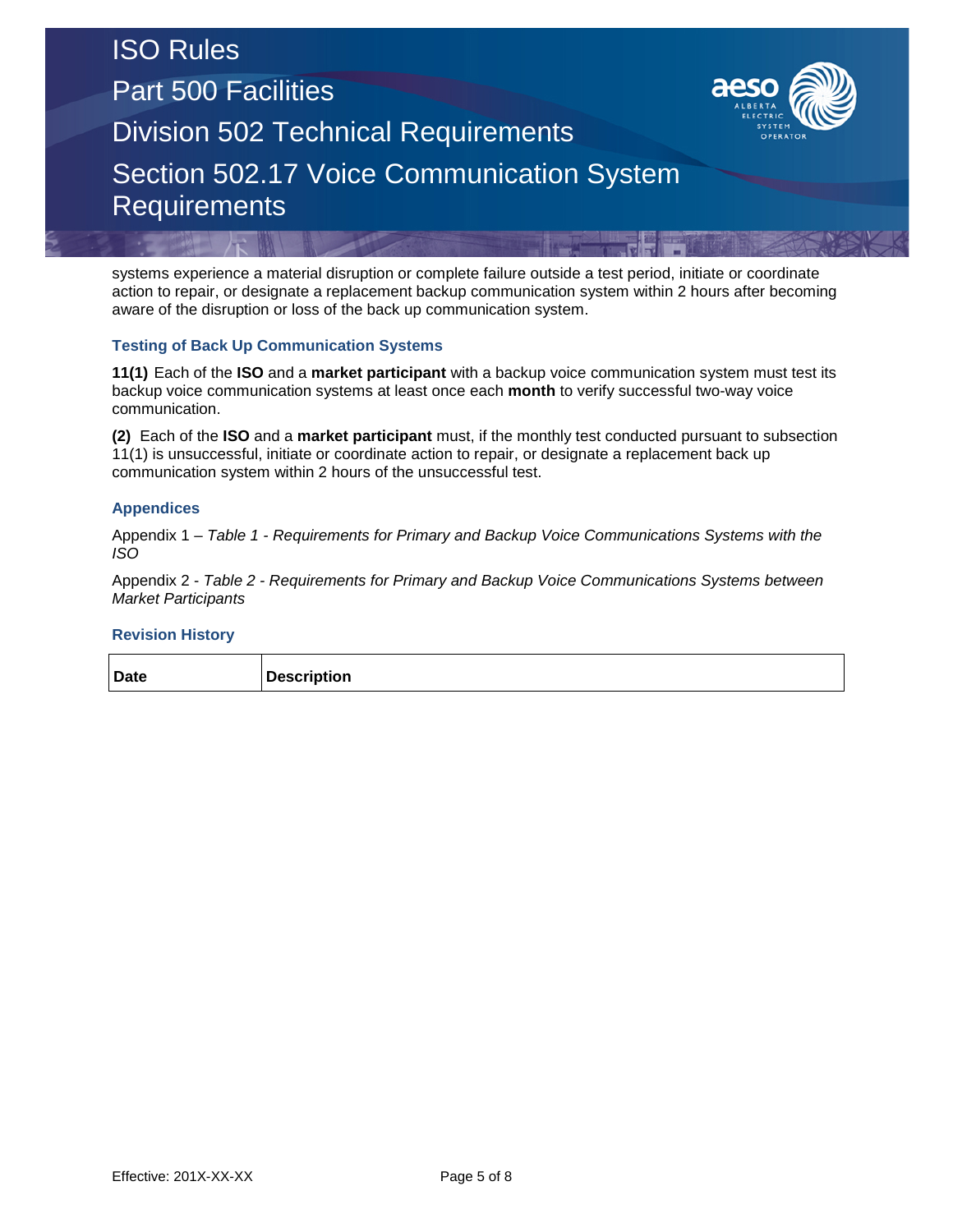**Requirements** 

Part 500 Facilities



Division 502 Technical Requirements Section 502.17 Voice Communication System

#### **Appendix 1**

#### **Table 1 - Requirements for Primary and Backup Voice Communications Systems with the ISO**

| <b>Market Participant Subcategory</b>                                                                                                                                                                                                                                                                | <b>Primary and Backup Requirements</b> |  |
|------------------------------------------------------------------------------------------------------------------------------------------------------------------------------------------------------------------------------------------------------------------------------------------------------|----------------------------------------|--|
|                                                                                                                                                                                                                                                                                                      |                                        |  |
| 1. (Pool) A pool participant who may receive an energy market dispatch or a directive.                                                                                                                                                                                                               | P                                      |  |
| 2. (Ancillary) A pool participant who may receive a dispatch for ancillary services or a directive.                                                                                                                                                                                                  | P/OW SAT BKD                           |  |
| 3. (DER) The operator of a generating unit or aggregated generating facilities connecting to the<br>interconnected electric system or to facilities within the City of Medicine Hat at a nominal voltage of less than<br>69kV.                                                                       | P                                      |  |
| 4. (<50MW) The operator of a generating unit or aggregated generating facilities connecting to the<br>transmission system or to transmission facilities within the City of Medicine Hat where the aggregated<br>maximum authorized real power is less than 50 MW.                                    | P /BKD OW                              |  |
| 5. (<300MW) The operator of a generating unit or aggregated generating facilities connecting to the<br>transmission system or to transmission facilities within the City of Medicine Hat where the aggregated<br>maximum authorized real power is equal to or greater than 50MW and less than 300MW. | PC / SAT OW                            |  |
| 6. (>=300MW) The operator of a generating unit or aggregated generating facilities connecting to the<br>transmission system or to transmission facilities within the City of Medicine Hat where the aggregated<br>maximum authorized real power is equal to or greater than 300 MW.                  | PC / OW                                |  |
| 7. (blackstart) The operator of a generating unit providing a black start capability service.                                                                                                                                                                                                        | PC / OW                                |  |
| 8. (TFO) The operator of a transmission facility, except those who only operate radial transmission system<br>equipment.                                                                                                                                                                             | PC/OW                                  |  |
| 9. (Radial) The operator of a transmission facility operating only radial transmission system equipment.                                                                                                                                                                                             | PC / OW SAT BKD                        |  |
| 10. (DFO) The operator of an electric distribution system, except those who contributes load additions for<br>black start capability process requirements.                                                                                                                                           | P                                      |  |
| 11. (DFO blackstart) The operator of an electric distribution system who contributes load additions for black<br>start capability process requirements.                                                                                                                                              | P / OW SAT BKD                         |  |

• The defined primary and, if specified, one of the backup options is required as per 4(1)

| Legend     | <b>Primary Voice Communication</b>                                                                                                                             |
|------------|----------------------------------------------------------------------------------------------------------------------------------------------------------------|
| PC         | A commercial service with a primary direct access telephone connection from the control room, with the telephone having mute and conference call capabilities. |
| Р          | A commercial service with primary direct access telephone connection from the control room.                                                                    |
|            | <b>Emergency and Backup Voice Communication</b>                                                                                                                |
| ow         | A utility orderwire service from the control room.                                                                                                             |
| <b>SAT</b> | A satellite network telephone service from the control room.                                                                                                   |
| <b>BKD</b> | A backup direct access telephone connection from the control room.                                                                                             |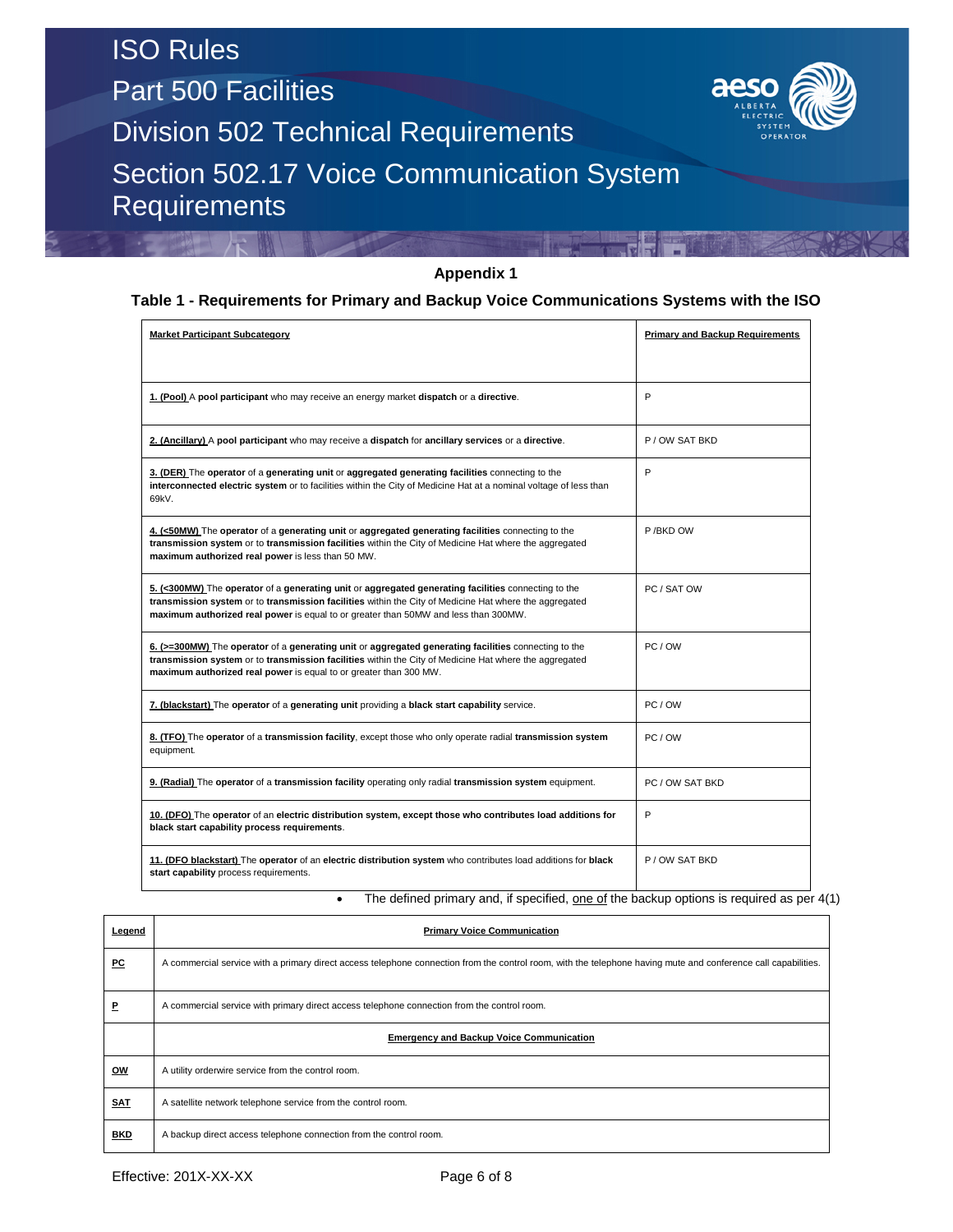Part 500 Facilities



Division 502 Technical Requirements

Section 502.17 Voice Communication System Requirements

#### **Appendix 2**

#### **Table 2 - Requirements for Primary and Backup Voice Communications Systems between Market Participants**

| <b>Market Participant Subcategory</b>                                                                                                                                                                                                                                                                            | 4.<br>(<50MW)       | 5.<br>(<300MW)       | 6.<br>$(>=300MW)$ | z.<br>(blackstart) | 8. (TFO)                 | 9. (Radial)              | 10. (DFO)           | 11. (DFO<br>blackstart) |
|------------------------------------------------------------------------------------------------------------------------------------------------------------------------------------------------------------------------------------------------------------------------------------------------------------------|---------------------|----------------------|-------------------|--------------------|--------------------------|--------------------------|---------------------|-------------------------|
| 4. (<50MW)<br>The operator of a generating unit or aggregated<br>generating facilities connecting to the transmission<br>system or to transmission facilities within the City of<br>Medicine Hat where the aggregated maximum<br>authorized real power is less than 50 MW.                                       |                     |                      |                   |                    | P. BKD<br><b>OW</b>      | P, BKD OW                |                     |                         |
| 5. (<300MW)<br>The operator of a generating unit or aggregated<br>generating facilities connecting to the transmission<br>system or to transmission facilities within the City of<br>Medicine Hat where the aggregated maximum<br>authorized real power is equal to or greater than 50MW<br>and less than 300MW. |                     |                      |                   |                    | PC, OW<br>SAT            | PC, OW<br>SAT            |                     |                         |
| $6.$ ( $>=300$ MW)<br>The operator of a generating unit or aggregated<br>generating facilities connecting to the transmission<br>system or to transmission facilities within the City of<br>Medicine Hat where the aggregated maximum<br>authorized real power is equal to or greater than 300<br>MW.            |                     |                      |                   |                    | PC, OW                   | PC, OW                   |                     |                         |
| 7. (blackstart) The operator of a generating unit<br>providing a black start capability service.                                                                                                                                                                                                                 |                     |                      |                   |                    | PC, OW                   | PC, OW                   |                     |                         |
| 8. (TFO)<br>The operator of a transmission facility, except those<br>who only operate radial transmission system equipment.                                                                                                                                                                                      | P, BKD<br><b>OW</b> | PC, OW<br><b>SAT</b> | PC, OW            | PC, OW             | PC, OW                   | PC, OW<br><b>SAT BKD</b> | P, OW<br><b>SAT</b> | P, OW SAT               |
| 9. (Radial)<br>The operator of a transmission facility operating only<br>radial transmission system equipment.                                                                                                                                                                                                   | P, BKD<br><b>OW</b> | PC, OW<br>SAT        | PC, OW            | PC, OW             | PC, OW<br><b>SAT BKD</b> | PC, OW<br><b>SAT BKD</b> | P                   | P, OW SAT               |
| 10. (DFO)<br>The operator of an electric distribution system, except<br>those who contributes load additions for black start<br>capability process requirements.                                                                                                                                                 |                     |                      |                   |                    | P, OW<br>SAT             | P                        | P                   | P                       |
| 11. (DFO blackstart)<br>The operator of an electric distribution system who<br>contributes load additions for black start capability<br>process requirements.                                                                                                                                                    |                     |                      |                   |                    | P, OW<br>SAT             | P                        | P                   |                         |

• As per 4(1) the defined primary and one of the backup options, if specified, is required.

As per 5(4)(5)(6) the requirements apply to adjacent and directly connection market participants.